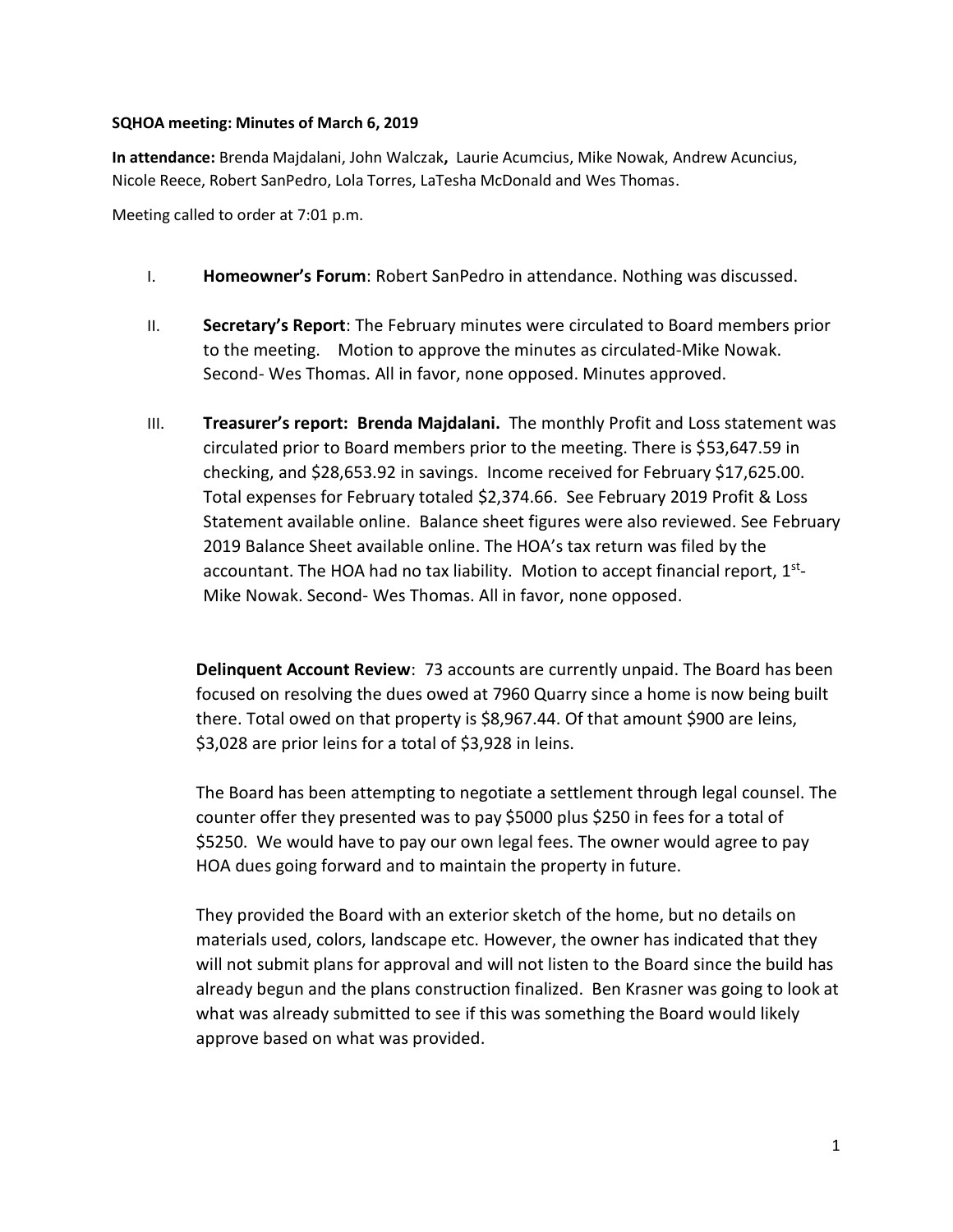Some concern was discussed regarding whether or not the DRs for that Plat require a sideload or courtyard garage instead of a front facing garage as the structure is currently being built.

The Board discussed making 1 more final counteroffer (and the terms of same) and consideration of legal proceedings against the parties if an agreement cannot be reached soon.

Motion to respond with final counteroffer: 1st- Nicole Reece, 2<sup>nd</sup>-LaTesha McDonald. In favor- Brenda Majdalani, John Walczak**,** Laurie Acumcius, Andrew Acuncius, Nicole Reece, Robert SanPedro, Lola Torres, LaTesha McDonald and Wes Thomas. Opposed Mike Nowak. Motion passed.

## IV. **Architectural Report**- **Ben Krasner**: absent.

**3164 Quarry**- The status of this build is not known at the present time. The owner, however, did submit plans to the Board previously. The Board previously conditionally approved the plan pending further additional information as the build progresses.

## V. **Grounds Report- Lola Torres:**

**3252 Millstone Ct.:** The homeowner at this address appears to be dumping large amounts of dog feces over the fence which previously prevented access to some of the scheduled weed and tree trimming. The Board will send a letter to the owner regarding "no outside composting."

**Entrance lighting:** The lights at the Quarry entrance are still not working consistently. It appears that rain shorts out the breakers. One of the lanterns on the gatehouse is out and has a "guts" problem. Discussion was had about replacing all 4 light modules and replacing the breaker. Lola will contact the electrician to schedule this work.

**Cul de Sacs:** The Board further discussed possible enhancement/updating the cul de sacs in 2019. Estimates and options to be obtained from Tony at ProEdge.

**Fencing:** The previous wind storm blew some fence rails out. The rails were placed back into position.